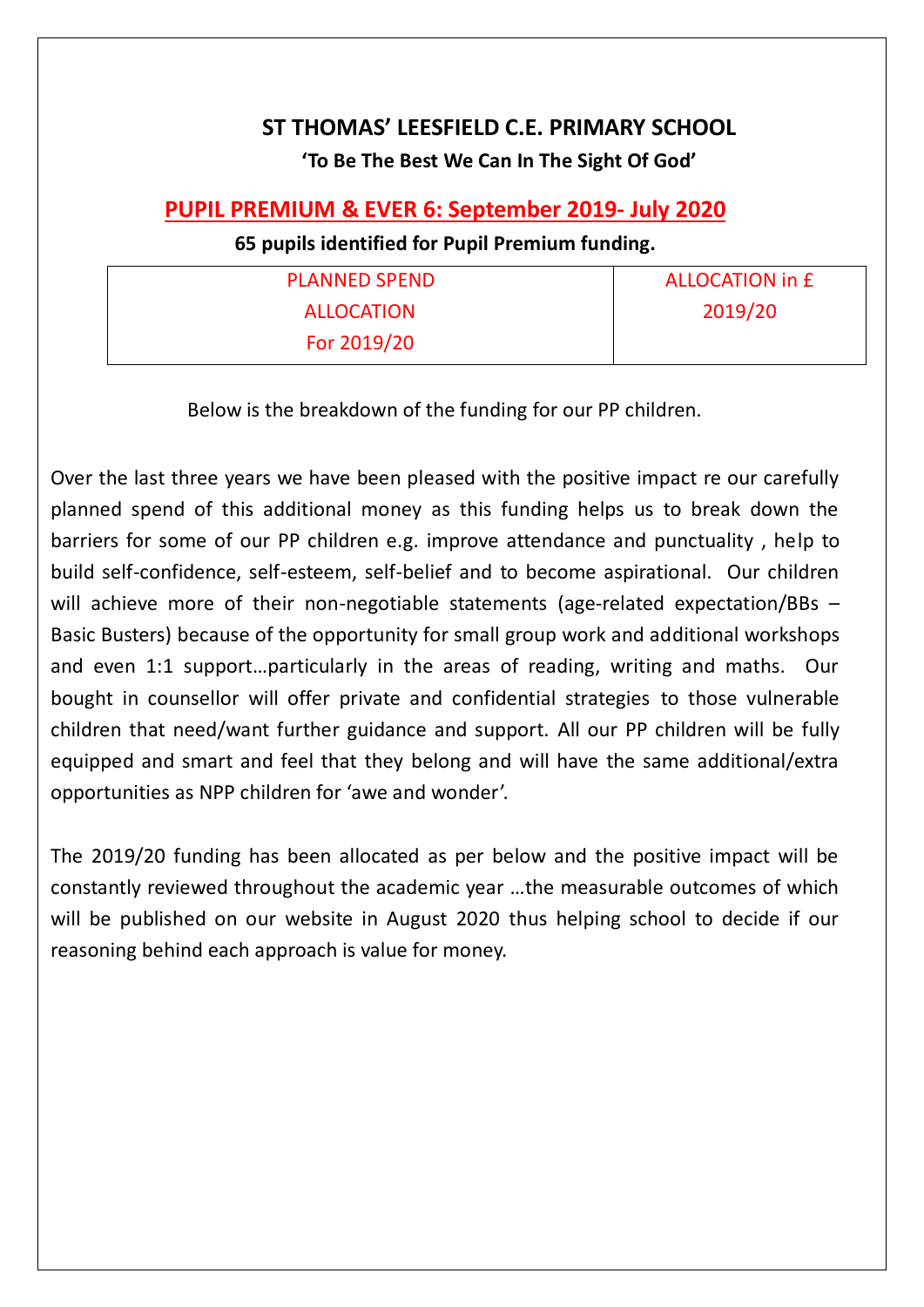| Group Tuition Y3,4,5, and 6                                     | £6245   |
|-----------------------------------------------------------------|---------|
| Maths, Writing & Building Self Esteem -                         |         |
| Extremely experienced UPS3 Teacher (PC).                        |         |
|                                                                 |         |
| PP children 'more able' and PP children 'Catch upEmerging       |         |
| to expected Aim'                                                |         |
|                                                                 |         |
| X8 ch in Y3; x14 ch in Y4; x12 ch in Y5; x11 ch in Y6           |         |
| Throughout the year 1/2 day per week allocated between the      |         |
| classes/children.                                               |         |
|                                                                 |         |
| End of year data will demonstrate value                         |         |
| added/progress/attainment                                       |         |
| Learning Mentor                                                 | £23,715 |
| 5 days per week Supporting Vulnerable Families.                 |         |
| Dealing with outside agencies/support when needed, 65 x Ever    |         |
| 6 FSM pupils/families/pastoral care.                            |         |
| Headteachers also work alongside the LM on a weekly basis to    |         |
| provide a consistent approach and availability for our PP       |         |
| children and families.                                          |         |
|                                                                 |         |
| Teacher Assistant (Performance Management Target)               | £5854   |
| Rec - 25% x TA salary (x 8 children)                            |         |
| Specific role to ensure PP achievement.                         |         |
| Teacher Assistant (Performance Management Target)               | £3605   |
| Y1 - 25% x TA salary (x 8 children)                             |         |
| Specific role to ensure PP achievement.                         |         |
| Teacher Assistant (Performance Management Target)               | £5070   |
| Y2 - 25% x TA salary (x 7 children)                             |         |
| Specific role to ensure PP achievement.                         |         |
| Teacher Assistant (Performance Management Target)               | £5863   |
| Y3 - 25% x TAs salary - 2 TAs equivalent to 1 TA (x 7 children) |         |
| Specific role to ensure PP achievement.                         |         |
| Teacher Assistant (Performance Management Target)               | £5938   |
| Y4 - 25% x Trainee Teacher salary (x 7 children)                |         |
| Specific role to ensure PP achievement.                         |         |
| Teacher Assistant (Performance Management Target)               | £11876  |
| Y5 - 50% x TAs salary (x 13 children)                           |         |
| Specific role to ensure PP achievement.                         |         |